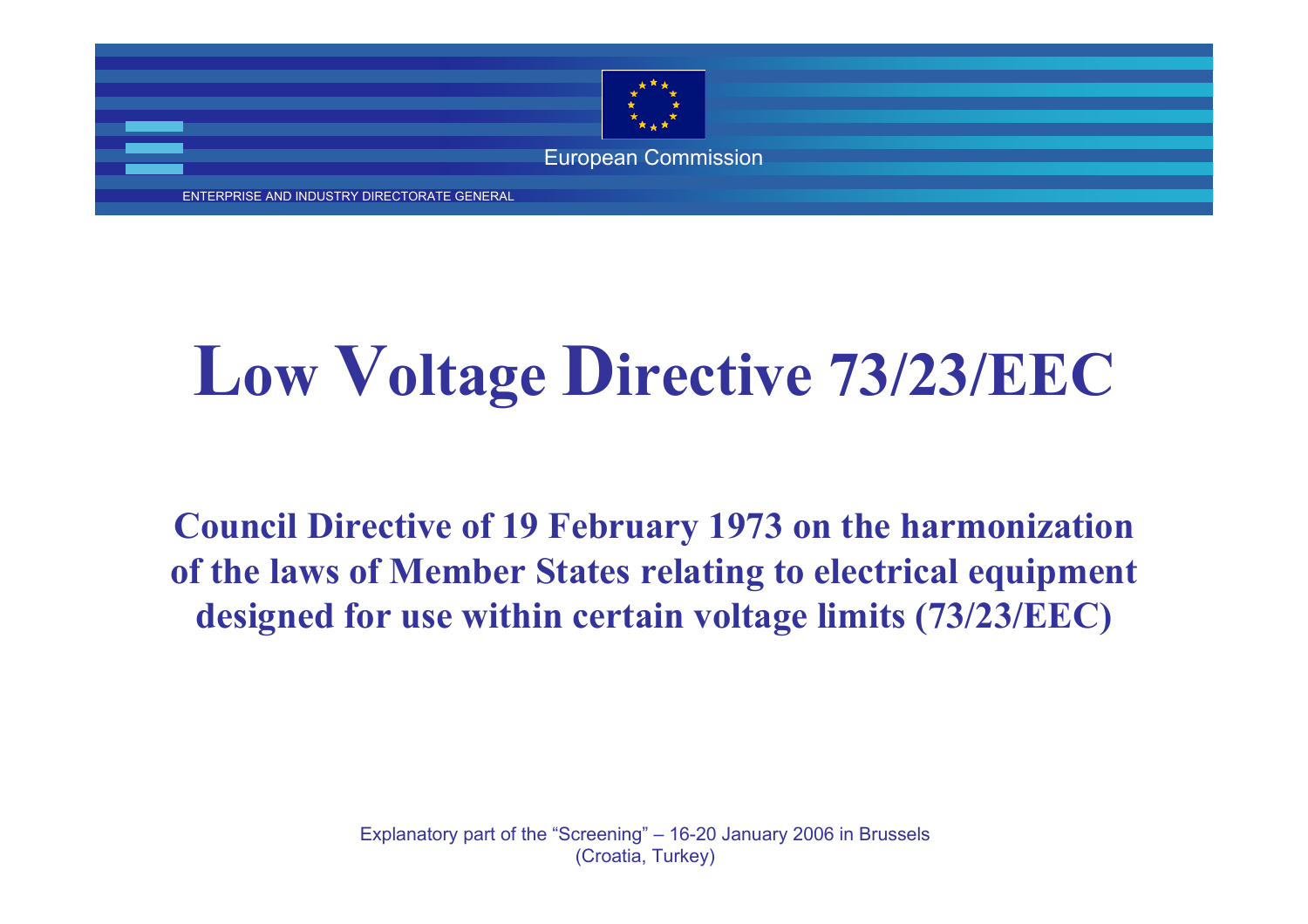

ENTERPRISE AND INDUSTRY DIRECTORATE GENERAL



**[50, 1000] V** (Alternating Current) **[75, 1500] V** (Direct Current)

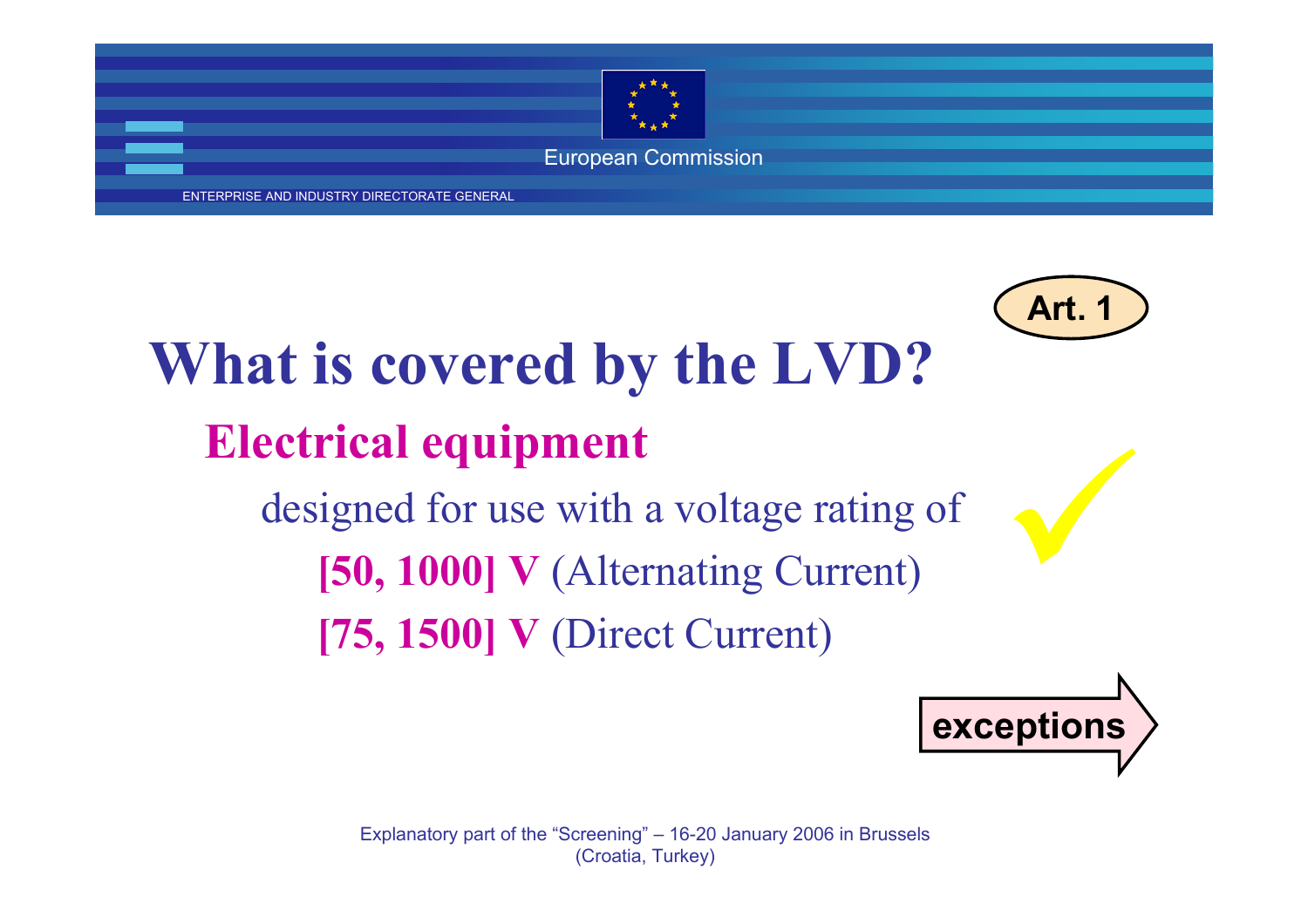

ENTERPRISE AND INDUSTRY DIRECTORATE GENERAL

### **What is not covered by the LVD? Annex I**



- Electrical equipment for use in **explosive atmospheres**
- Electrical equipment for **radiology and medical purposes**
- Electrical parts for goods and passenger **lifts**
- **Electricity meters**
- **Plugs and socket outlets** for domestic use
- **Electric fence controllers**
- **Specialised** electrical **equipment** for use on **ships, aircraft or railways**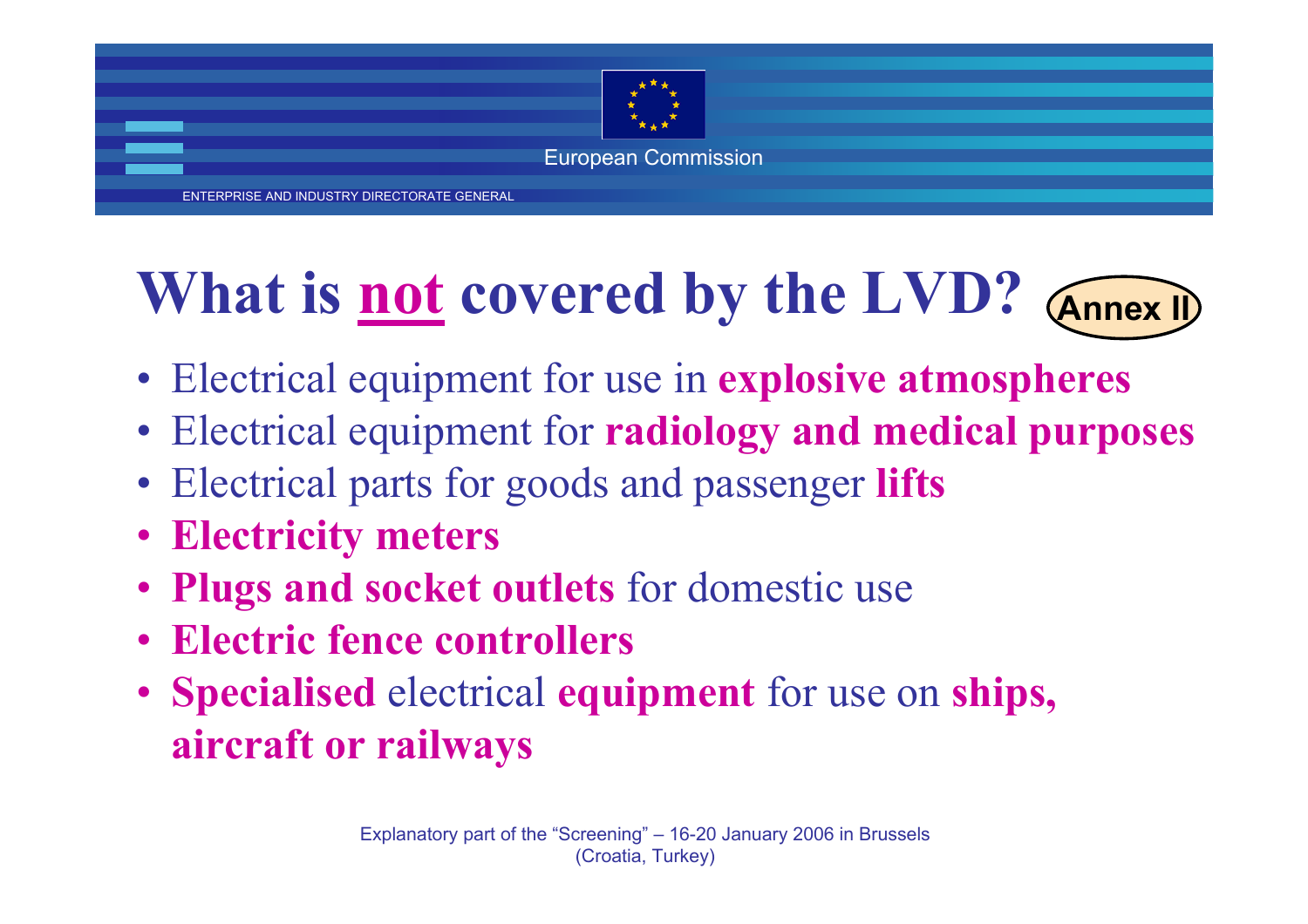

ENTERPRISE AND INDUSTRY DIRECTORATE GENERAL

#### **Does not apply to electrical installations**

• Installation **rules** are **not harmonised** in Europe: Different installation rules may lead to different requirements, i.e. plug and socket outlets are different





•But **equipment** for electrical installations **is covered**;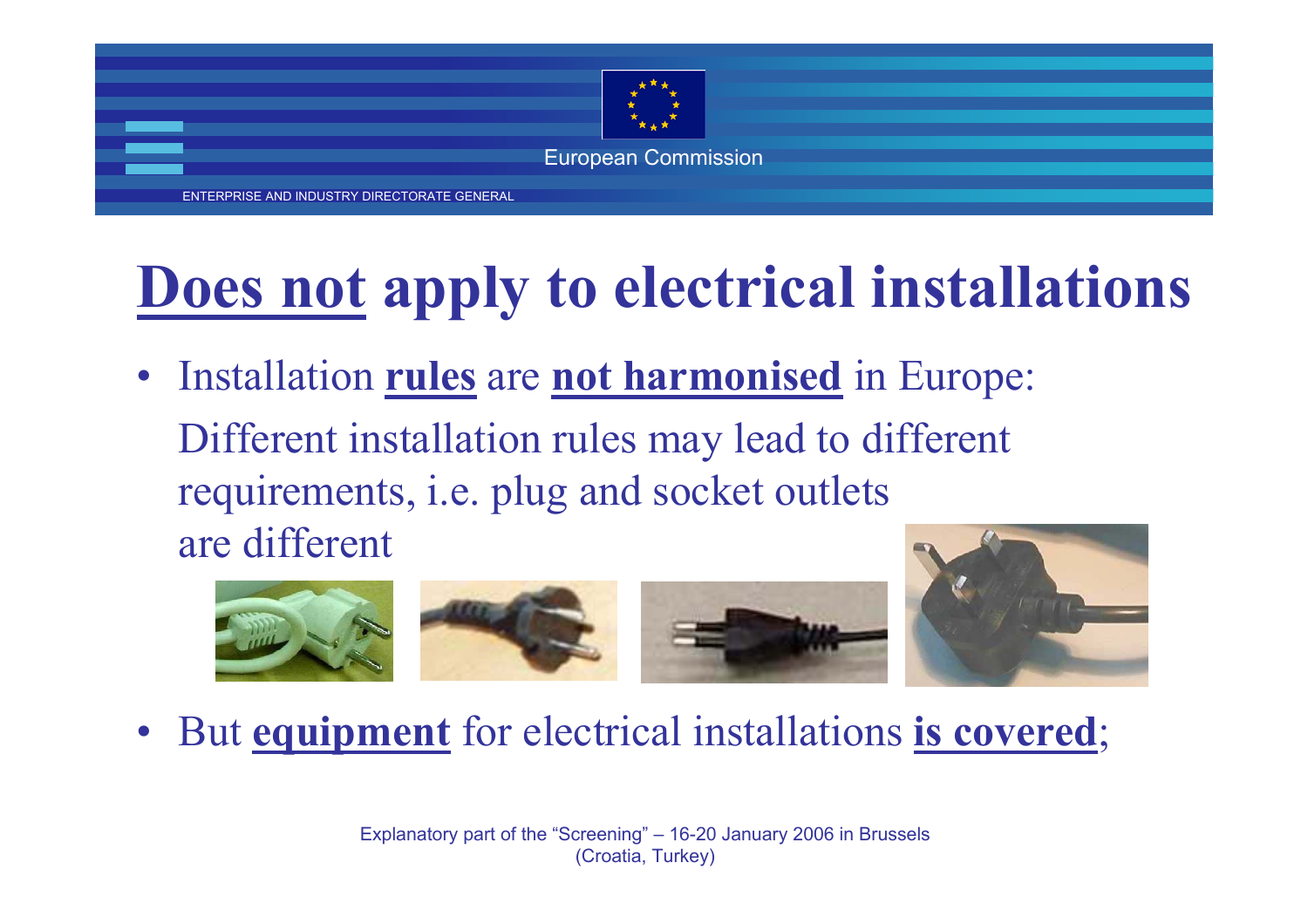

ENTERPRISE AND INDUSTRY DIRECTORATE GENERAL

### **Interface Machinery Directive - LVD**

- • Article 1(5) of machinery directive 98/37/EC : **"Where, for machinery, the risks are mainly of electrical origin, such machinery shall be covered exclusively exclusively by Directive 73/23/EEC"**
- • Where, in the case of machines, it cannot be established that the risks are mainly of electrical origin, both the Machinery and the LVD Directives apply in a complementary way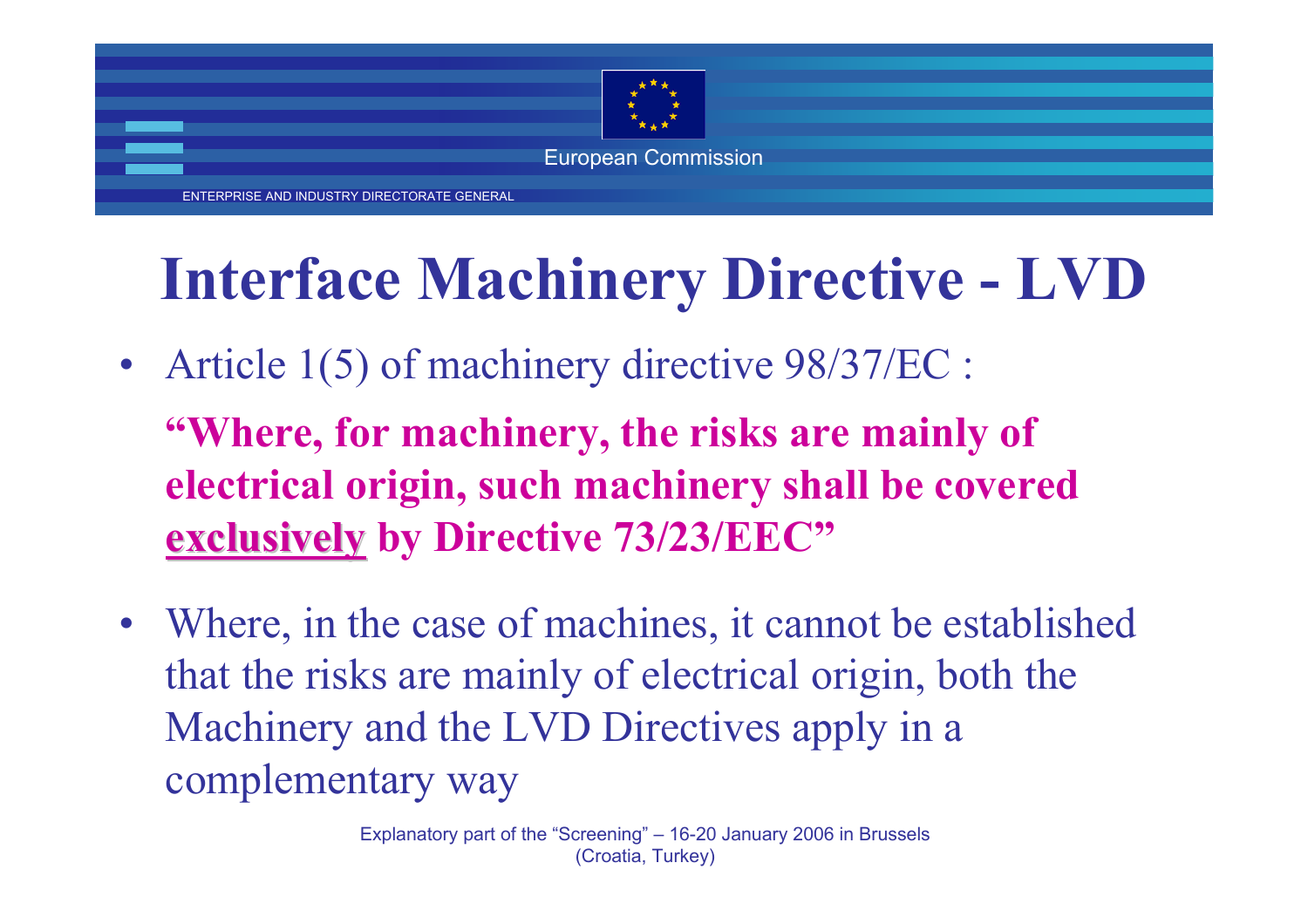

ENTERPRISE AND INDUSTRY DIRECTORATE GENERAL

### **Main requirements of the LVD**

- • Only products are allowed in the market
	- in compliance with **safety objectives** and
	- manufactured in accordance with **good engineering practice**;
	- safe, when properly installed and maintained
- The **free movement** of compliant products shall not be impeded for safety reasons; **Art. 3**

Explanatory part of the "Screening" – 16-20 January 2006 in Brussels (Croatia, Turkey)

**11 safety objectives**

**Art. 2**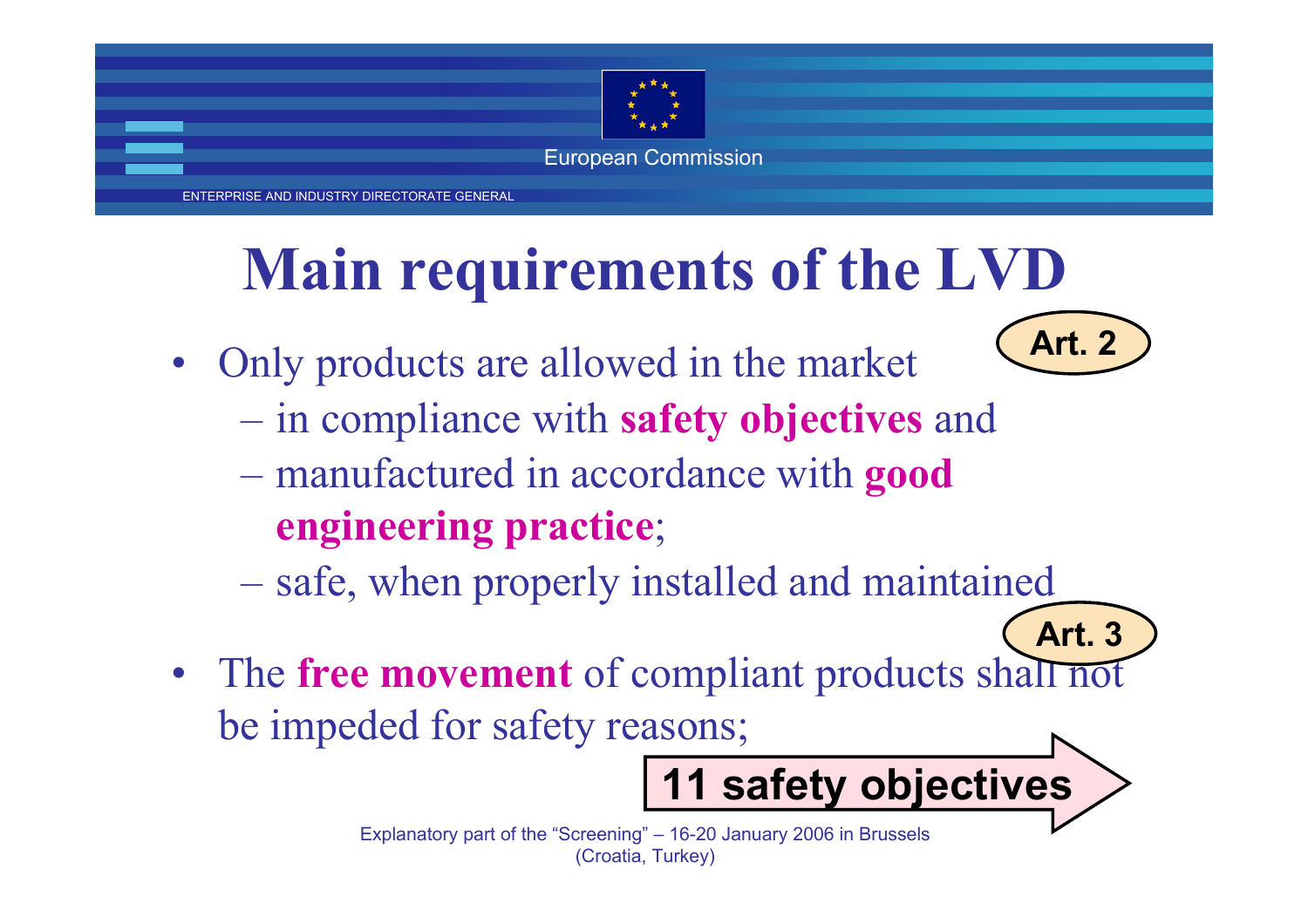

ENTERPRISE AND INDUSTRY DIRECTORATE GENERAL

#### **Safety objectives**

•General conditions



- Protections against hazards arising **from** the equipment;
- Protections against hazards caused **by external** influences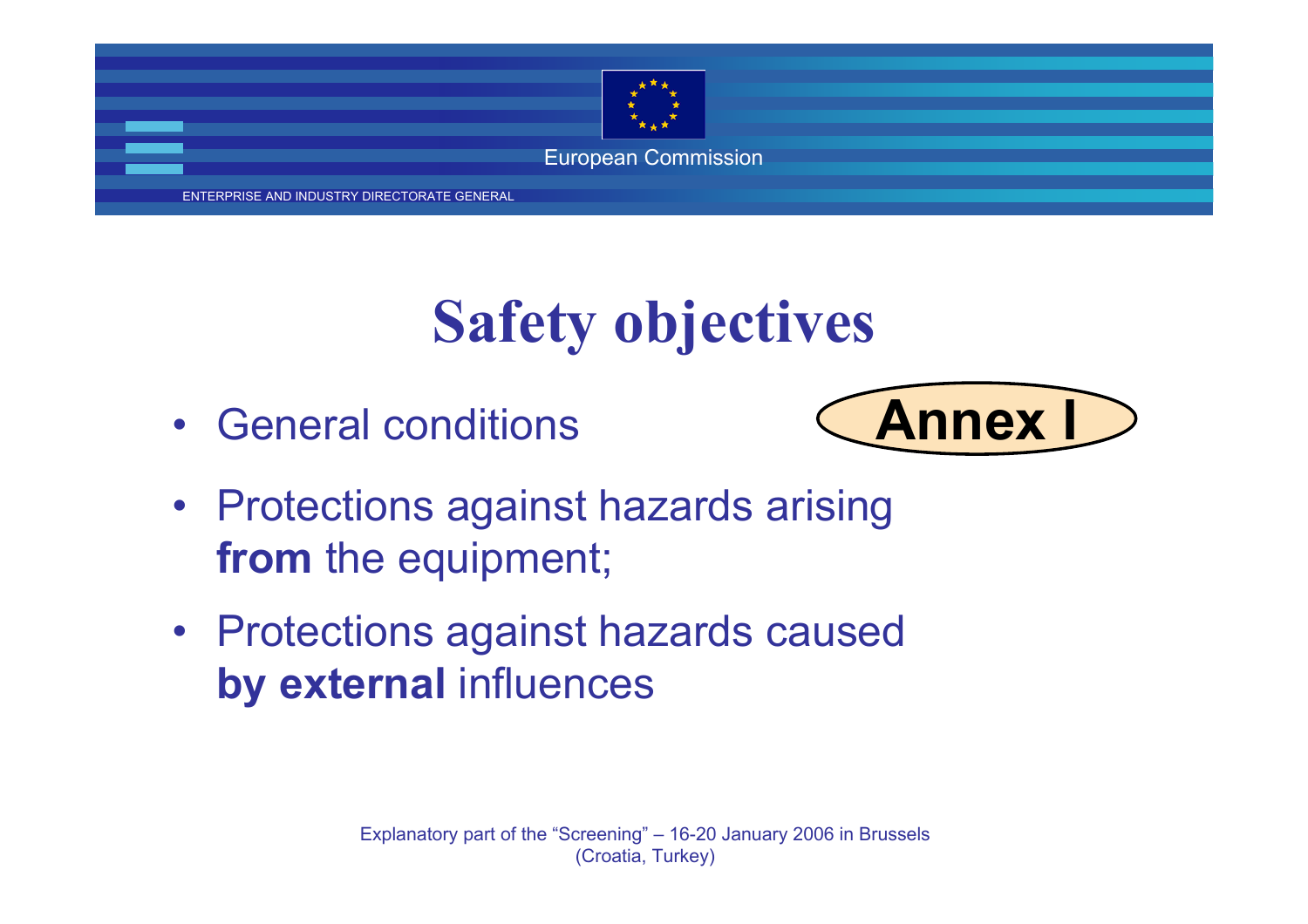

#### **General conditions**

- Marking, instructions and warning
- Traceability (for market surveillance)
- Safe assembling and connection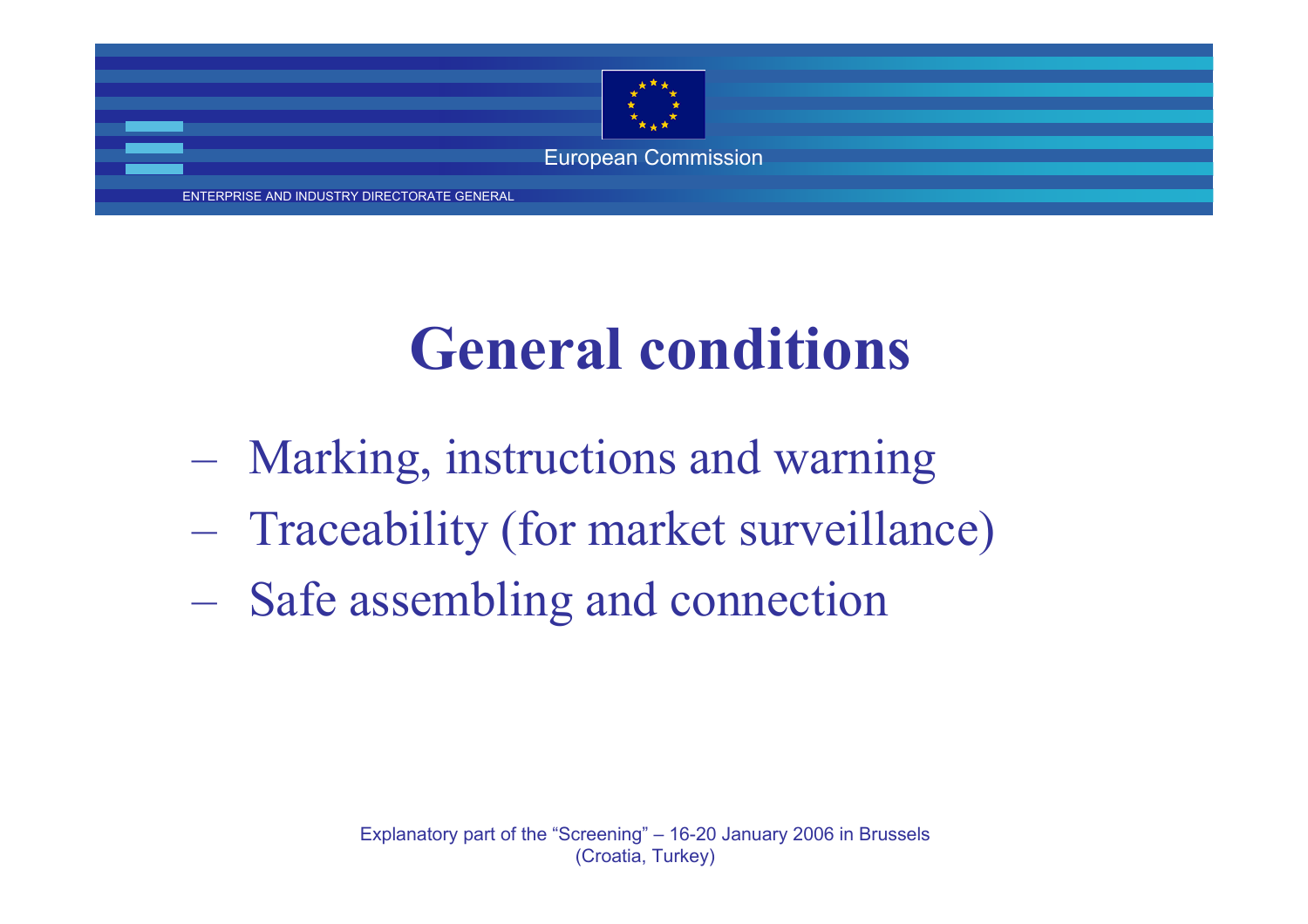

ENTERPRISE AND INDUSTRY DIRECTORATE GENERAL

## **Protections against hazards arising from the technical equipment**

- Electrical contact (direct, indirect)
- Temperatures, arcs, radiation
- Non-electrical dangers
- Insulation resistance against foreseeable conditions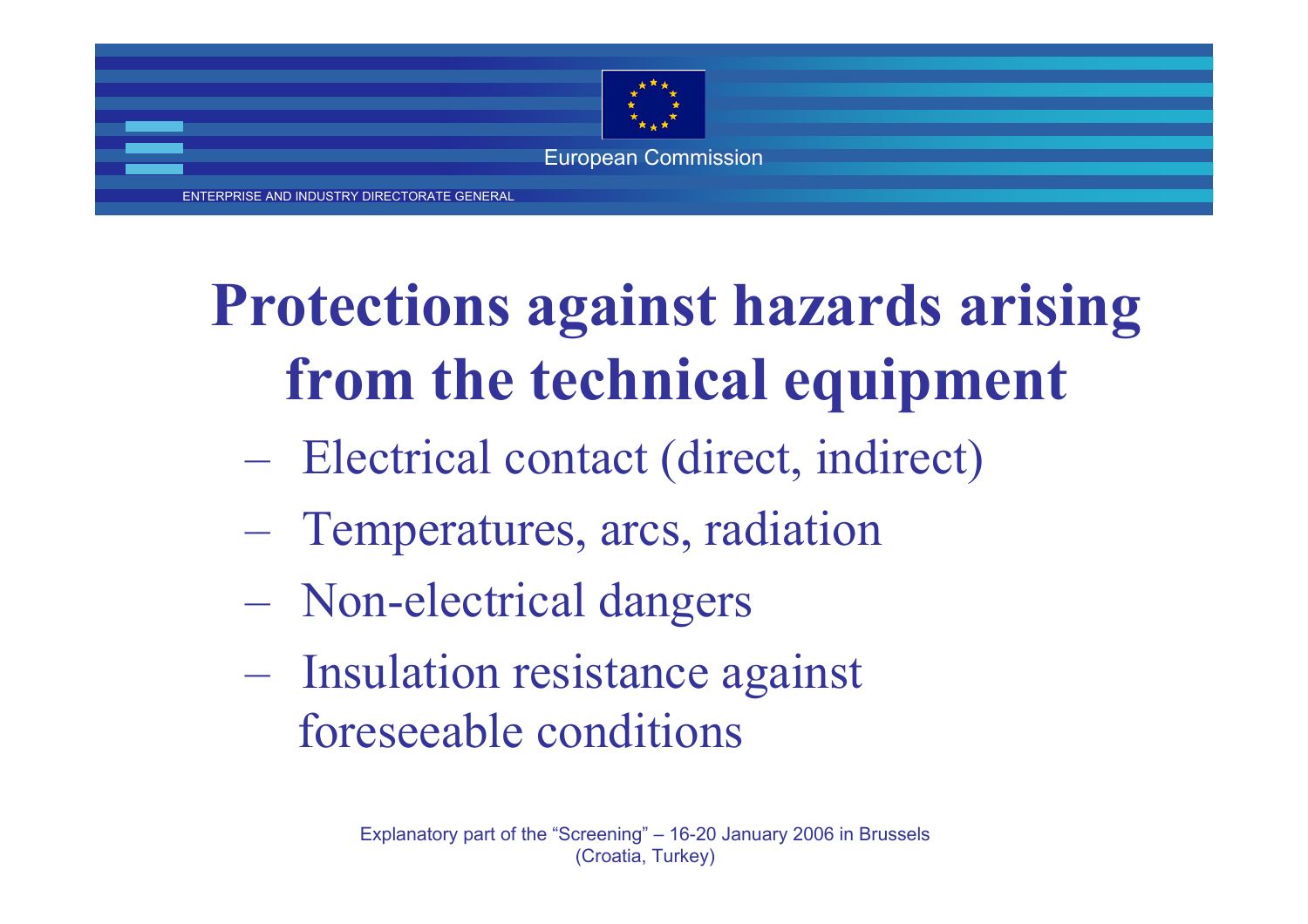

ENTERPRISE AND INDUSTRY DIRECTORATE GENERAL

## **Protections against hazards caused by external influences**

- $\mathcal{L}_{\mathcal{A}}$ Mechanical strength
- Non-mechanical influences (incl. functional safety)
- Foreseeable conditions of overload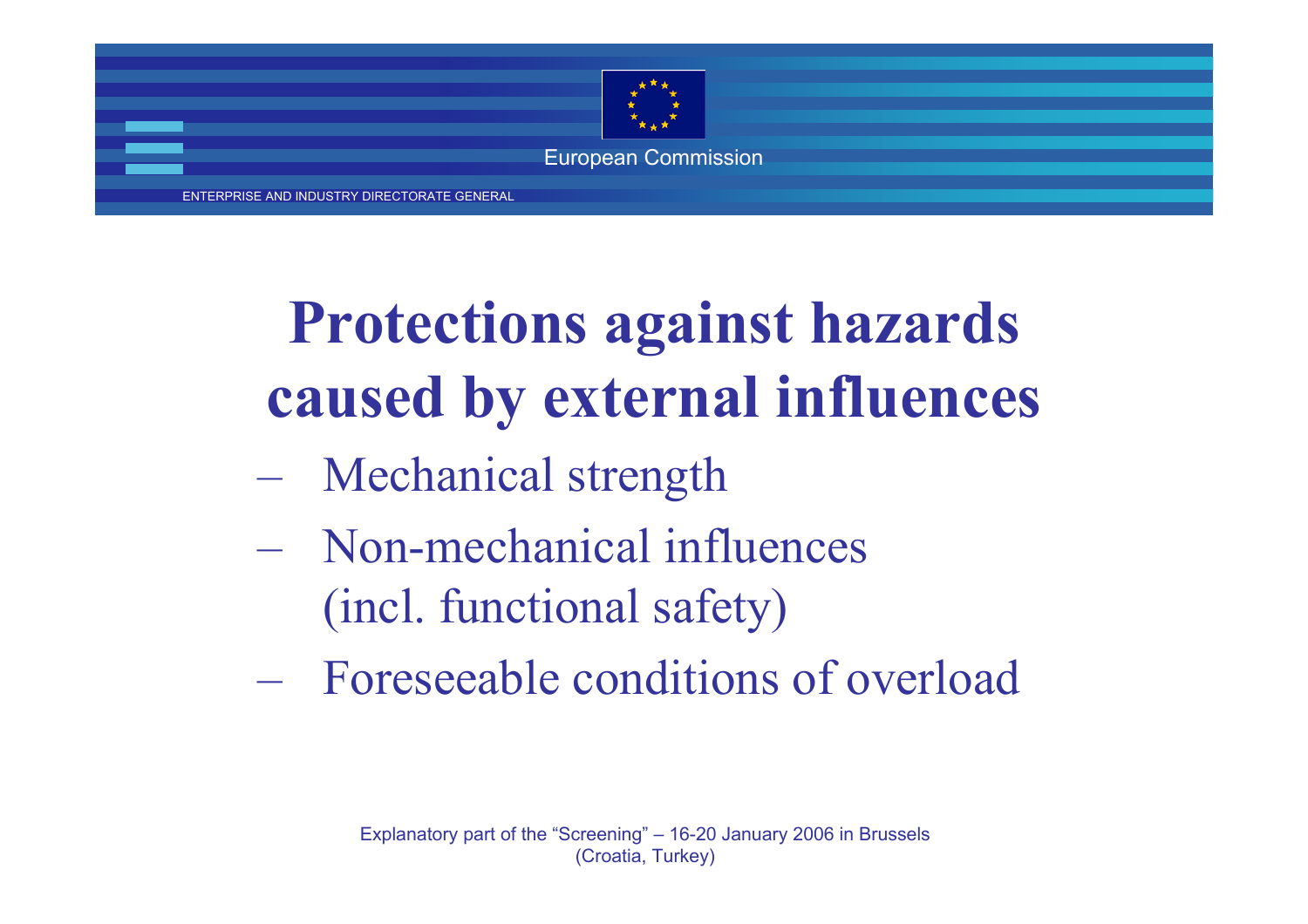

#### ENTERPRISE AND INDUSTRY DIRECTORATE GENERAL



**Luminaries with too sharp edges MECHANICAL**

**HAZAD**

#### **Adequate resistance to fire is required**





**Adequate cables and insulation is required**

**ELECTRIC SHOCK**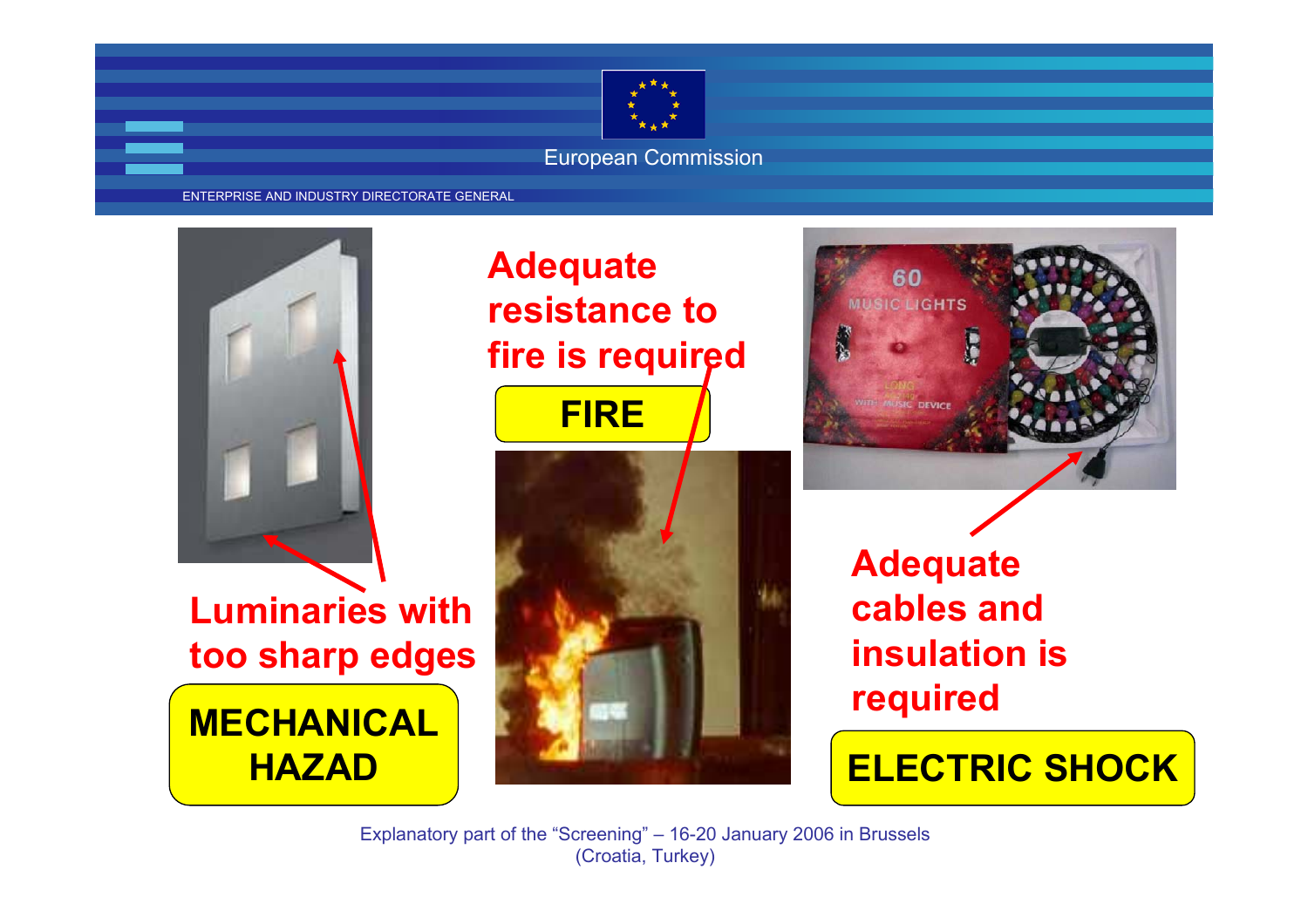

ENTERPRISE AND INDUSTRY DIRECTORATE GENERAL

#### **Harmonised Standards**



**!**

- • Drawn up by **common agreemen<sup>t</sup>** by standardisation bodies (CENELEC)
- •Published under national procedures
- • Products which comply with **Harmonised Standards** are deemed to fulfil the Essential Requirements
- • List of harmonised standards are published in the Official Journal of the European Union (OJEU) for information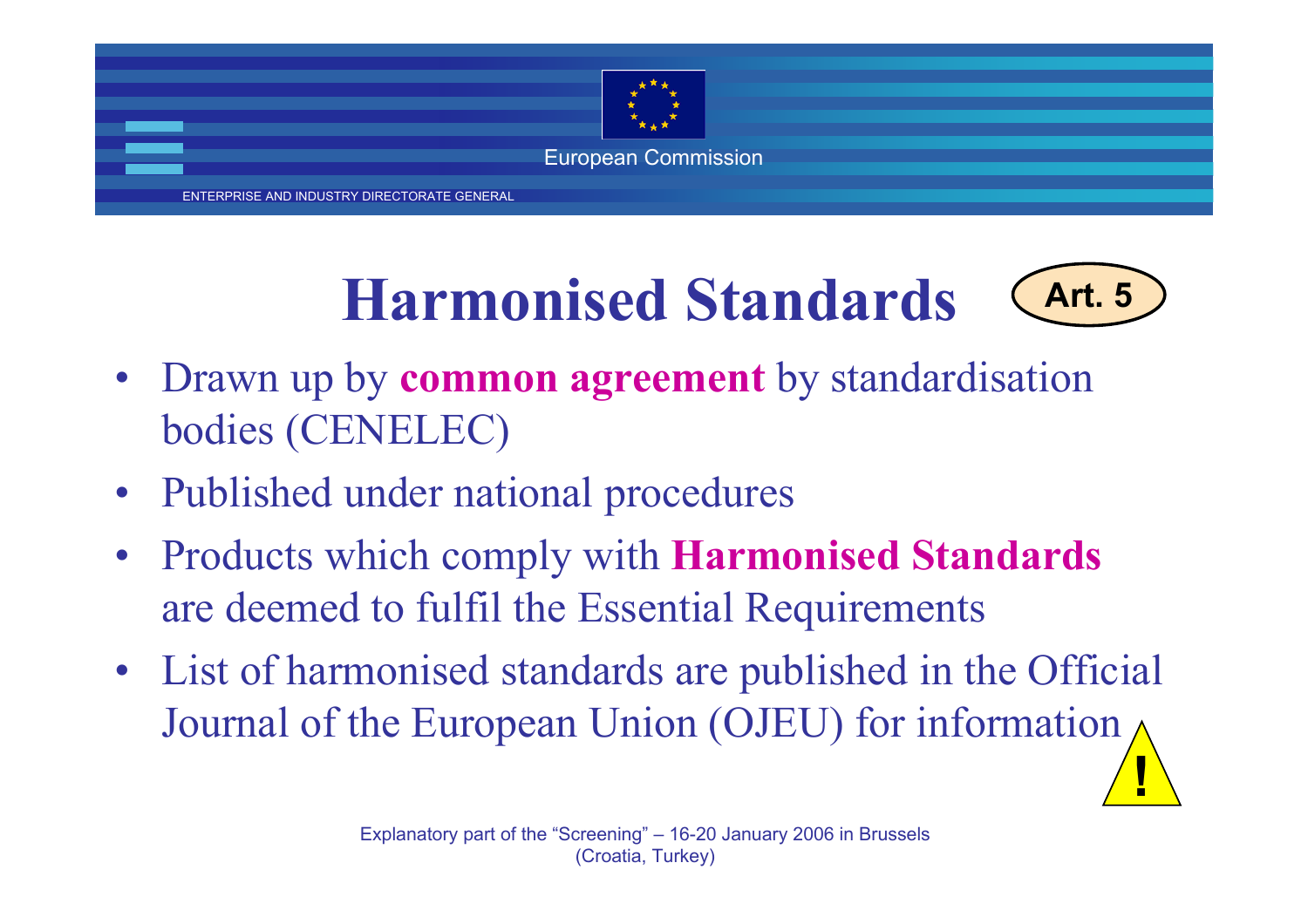

ENTERPRISE AND INDUSTRY DIRECTORATE GENERAL

### **How to comply with the Essential Requirements?**

Manufacturers can apply

• their **own technical specifications**

**HARMONISED STANDARDS**

**ARE NOT MANDATORY**

*or*

• **Harmonised Standards**

#### **PRESUMPTION OF CONFORMITY**

**Inversion of the burden of proof for ERs covered**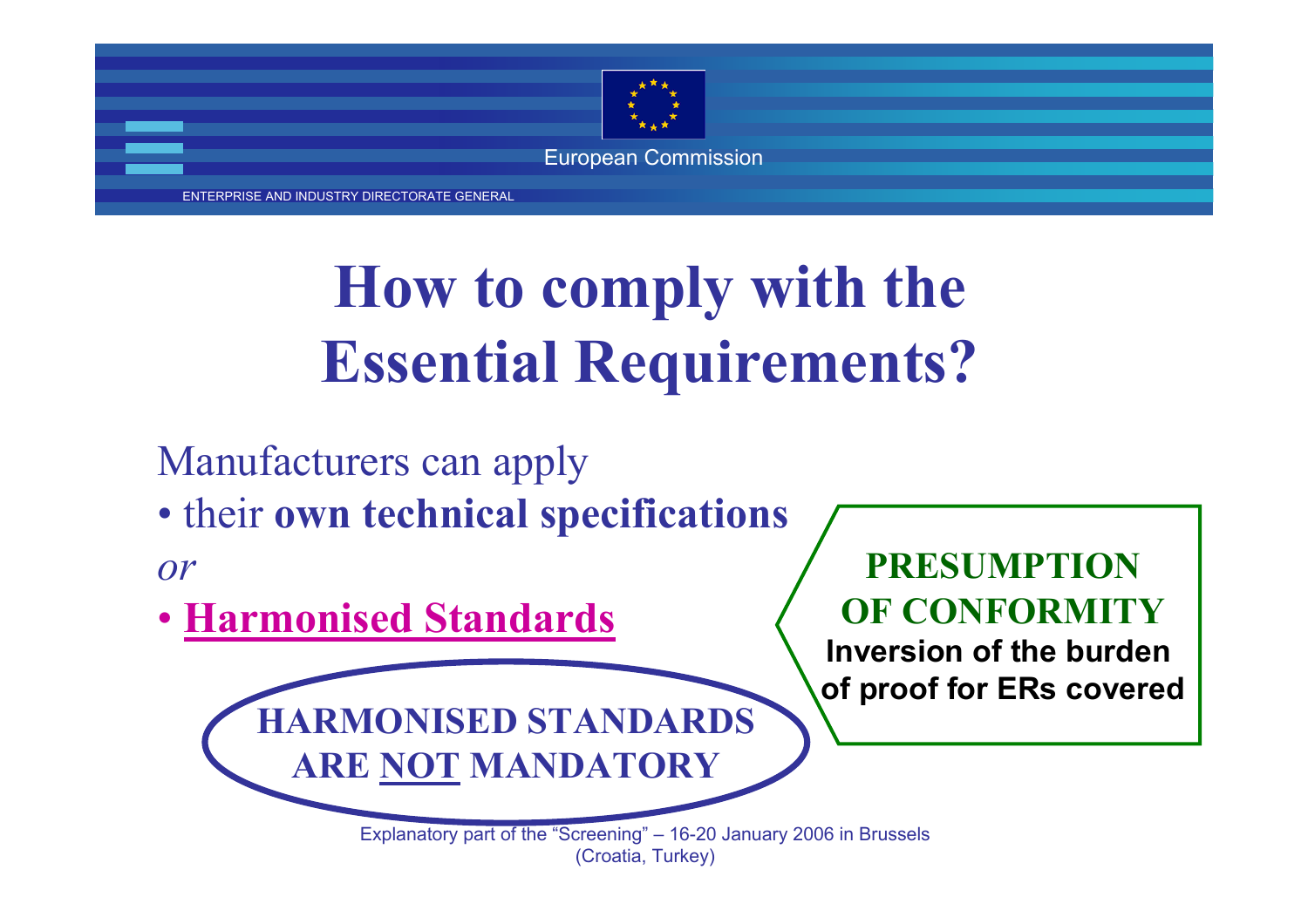

ENTERPRISE AND INDUSTRY DIRECTORATE GENERAL

#### **Conformity assessment procedure**

#### **Only Module A:**



- •Internal production control
- •No mandatory third party intervention
- • CE marking + EC declaration of conformity

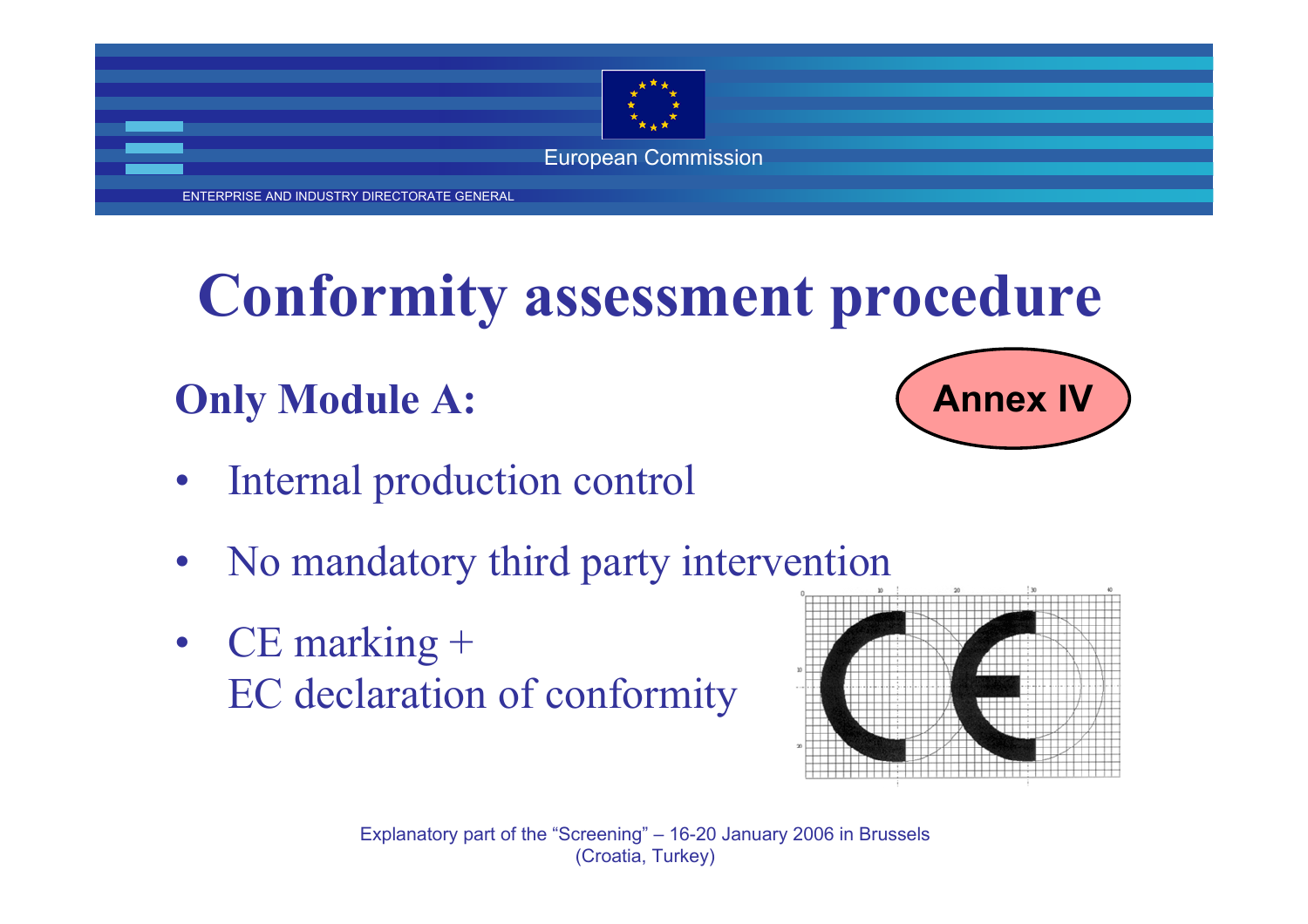

ENTERPRISE AND INDUSTRY DIRECTORATE GENERAL

#### **Internal production control**

- Technical documentation
	- and the contract of the conto be kept in 10 years



- and the contract of the contract of the to enable the assessment of the conformity of the equipment to the requirements of the Directive
- Manufacturing process shall ensure compliance of the manufactured products with the technical documentation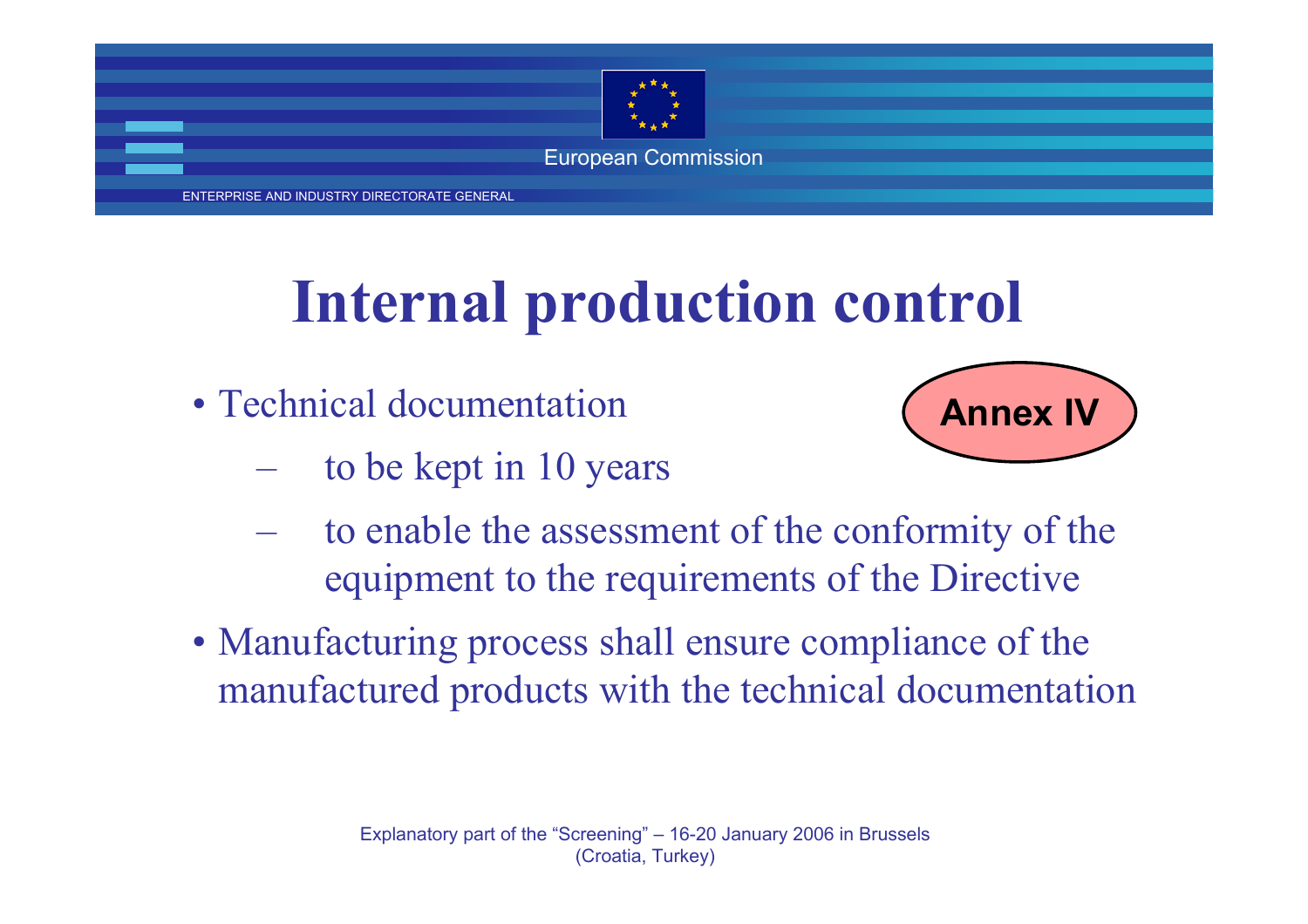

ENTERPRISE AND INDUSTRY DIRECTORATE GENERAL

#### **Role of LVD Notified Bodies (1)**

No mandatory third party certification! (It might nevertheless be a good idea to have the product tested by independent experts)

• In the event of a **challenge by the market surveillance**, the manufacturer or importer may submit a report, drawn by a Notified Body, on the conformity of equipment with safety requirements

**Article 8.2**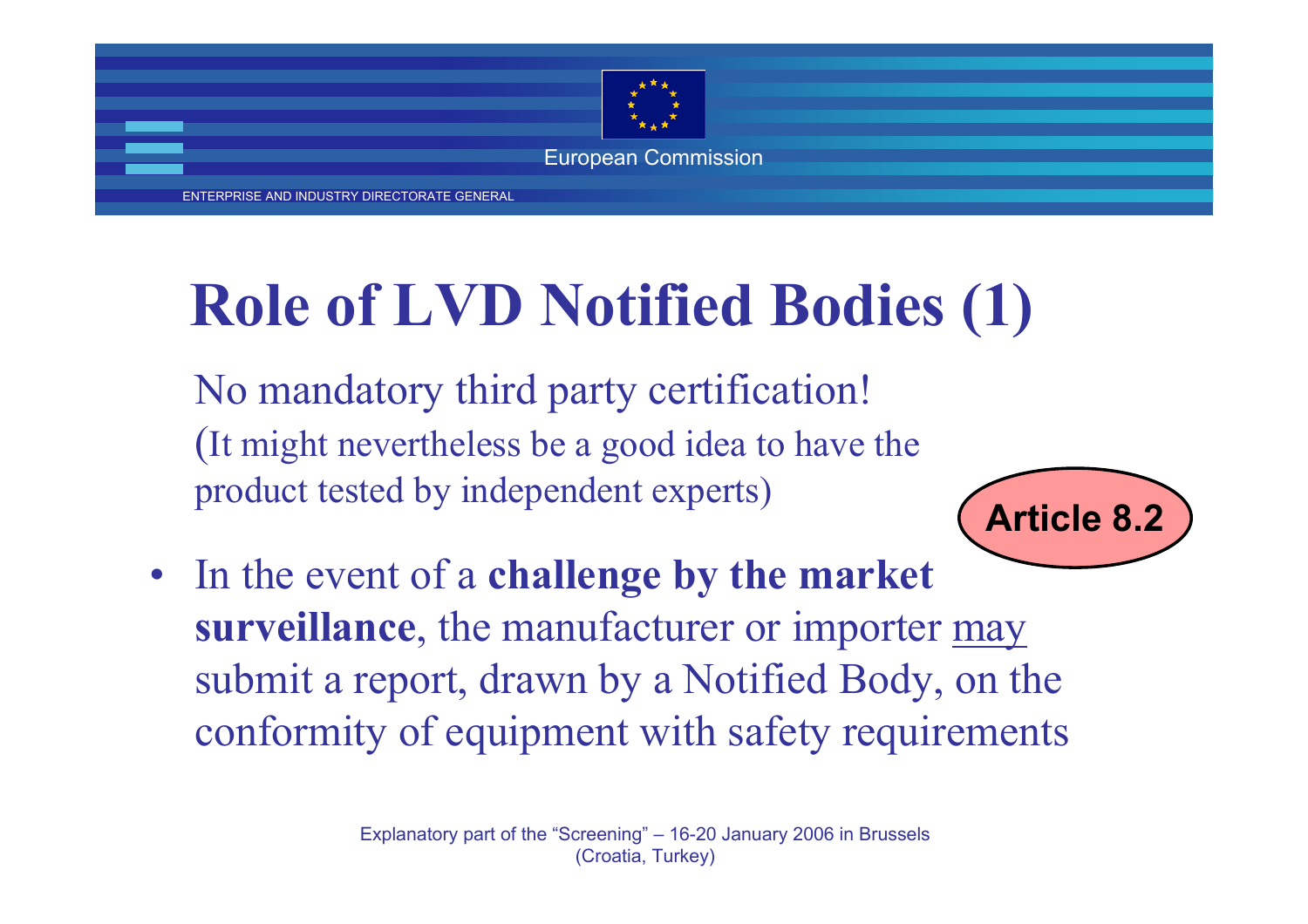

ENTERPRISE AND INDUSTRY DIRECTORATE GENERAL

#### **Role of LVD Notified Bodies (2)**

• **After safeguard clause notifications**



• In the case of divergence of opinions on the justification of a safeguard clause, the Commission shall obtain the opinion of a Notified Body